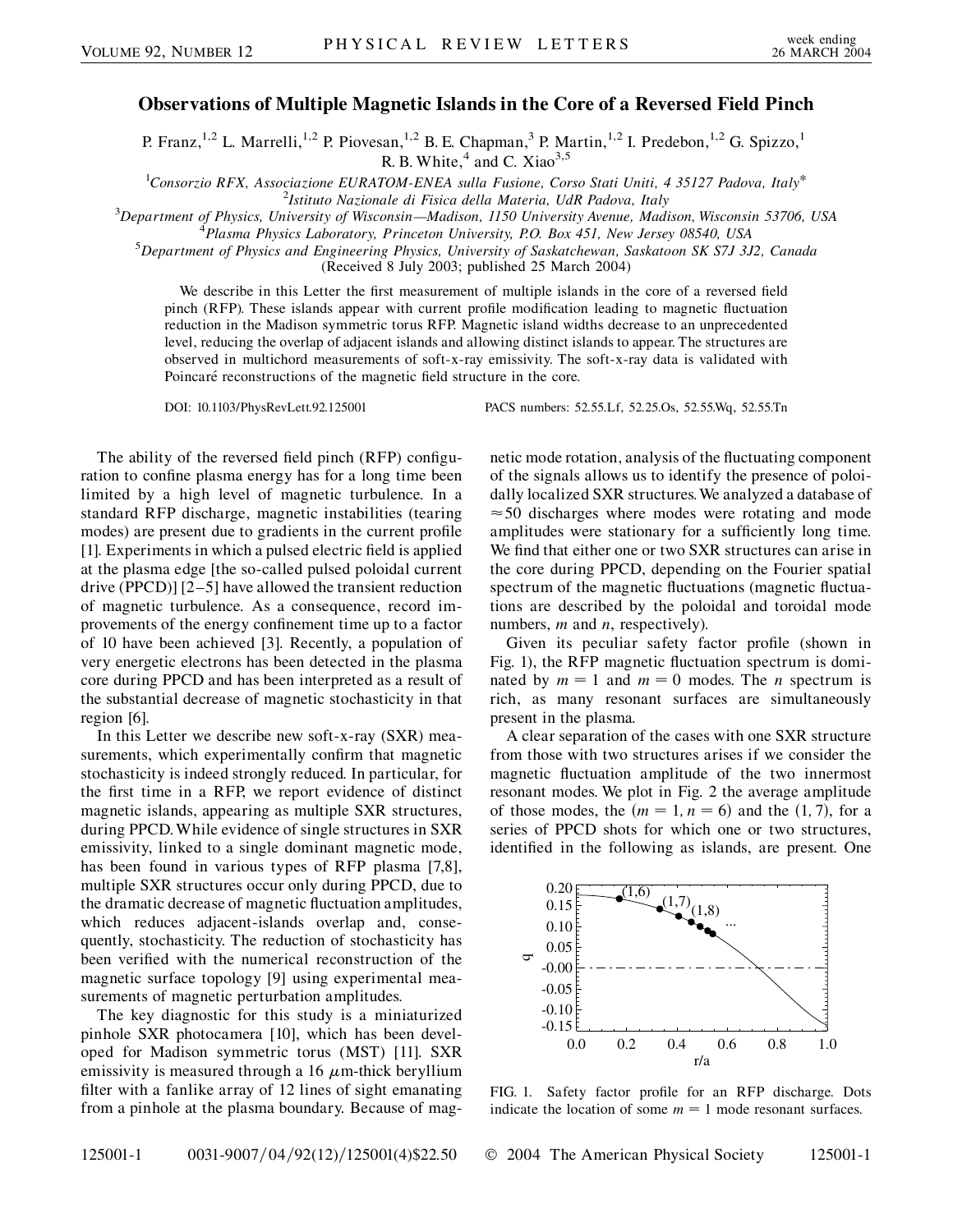

FIG. 2 (color). Normalized amplitude of the two innermost resonant  $m = 1$  magnetic perturbations,  $b_{\theta,(1,6)}$  vs  $b_{\theta,(1,7)}$ , for the PPCD shots in which one (red squares) or two (blue dots) SXR structures are present. Dashed lines represent constant mode energy (quadratic sum) contours. The grey area represents the region corresponding to standard discharges.

structure is observed when the  $(1, 6)$  mode amplitude is substantially higher than all the others. Two structures appear when both the  $(1, 6)$  and  $(1, 7)$ , and in general the other  $(m = 1, n)$  modes as well, are significantly decreased in amplitude compared to standard discharges (gray area in Fig. 2).

Description of the single SXR structure signatures illustrates the basic features of the SXR signals, which we will use later to identify the presence of multiple SXR structures. It has already been observed that a sufficiently large, single magnetic perturbation can produce closed helical flux surfaces (a magnetic island) in the plasma core, corresponding to locally enhanced SXR emissivity [7,12]. When the magnetic perturbation rotates, line integrated SXR emissivity oscillates in time, and the spatial pattern and phase relation of the rotating structure is reflected in the data [8]. The oscillation of band-passfiltered (6 kHz  $\leq f_{\text{SXR}}$   $\leq$  70 kHz) SXR signals measured along the lines of sight displayed in Fig. 3(a) are shown in Fig. 3(b). A clear oscillation at  $\sim$  20 kHz is present in chords A and D, corresponding to off-axis lines of sight with impact parameters  $p/a \sim -0.2$  and  $\sim 0.4$ . The impact parameter of a line of sight is its distance from the magnetic axis. The signals from central chords B and C, which correspond to lines of sight passing near the magnetic axis, show more complex features with secondary peaks appearing in a regular sequence. These lower amplitude peaks are superimposed on the oscillation at the dominant frequency.

A comparison of these SXR oscillations with the magnetic perturbation rotation frequency is shown in Fig. 4. The wavelet spectrum [8] for chords A and B is shown in Figs. 4(a) and 4(b), respectively. The spectrum of the SXR signal from chord A shows a strong peak, at a



FIG. 3 (color). (a) Position of the simulated SXR hot region in a rotation period, in a poloidal cross section of MST. Four chords, relative to the SXR signals of panel (b), are shown. The cross (+) represent the magnetic axis. (b) Measured (black) and simulated (red) high-pass-filtered SXR signals for a plasma with a single central structure. Numbers refer to the SXR structure positions in frame (a).

frequency dubbed the *dominant* frequency. The frequency of this peak and its time evolution correspond closely to the rotation frequency of the dominant  $(1, 6)$  mode, shown with solid lines in Fig. 4. The wavelet spectrum



FIG. 4 (color). (a) Wavelet spectra (in arbitrary units) of the SXR signal integrated along line of sight A and (b) line of sight B. Solid lines represent the frequency of the dominant magnetic mode,  $f_{1,6}$ , while dashed lines represent the first harmonic  $2f_{1,6}$ .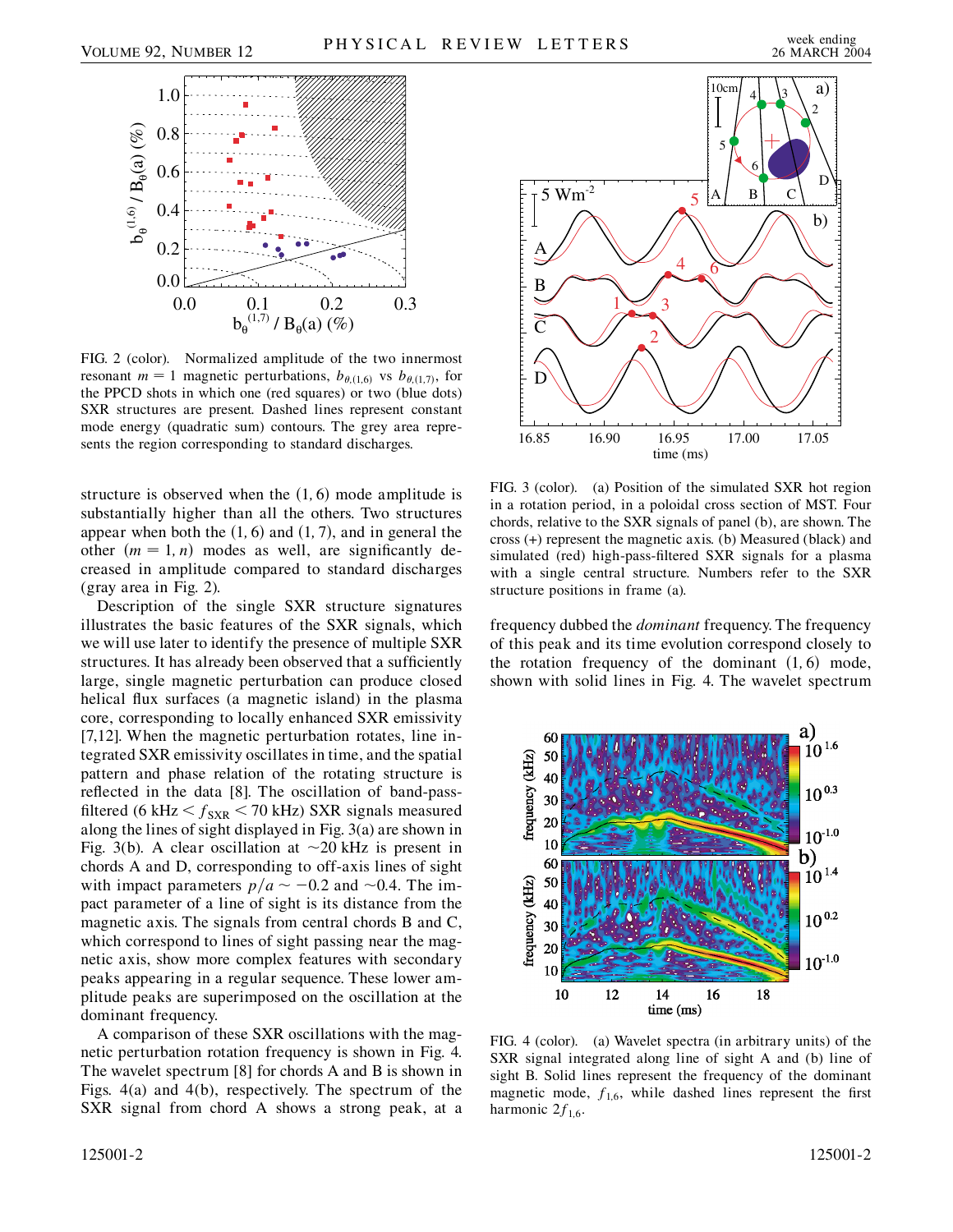of chord B, Fig. 4(b), displays peaks at multiples of the dominant frequency. In this particular example, a clear peak in the SXR wavelet occurs at twice the frequency of the 1*;* 6 magnetic mode, i.e., at the *first harmonic*. The dashed line refers to this magnetic first harmonic. A third peak, at 3 times the rotation frequency of the  $(1, 6)$  mode, occasionally appears above the noise level.

These results indicate a poloidally localized pattern in the 2D SXR emissivity, as can be verified by a simulation. The temporally fluctuating SXR emissivity,  $\epsilon_{srr}(r, \theta, t)$ , is assumed to arise only from a single poloidally localized, rigidly rotating hot region. The radial and poloidal shape of this region is modeled by Gaussian functions:  $\epsilon_{s} = \epsilon_0 \cdot e^{-\left[r - r^*\right]^2/\sigma_r^2} \cdot e^{-\left[\theta - \theta^*(t)\right]^2/\sigma_\theta^2}$ . As the hot region rotates, the poloidal angle  $\theta^*$  varies linearly in time,  $\theta^*(t) = \theta_0 + 2\pi f_{1,6}t$ , where  $f_{1,6}$  is the rotation frequency of the (1, 6) mode. The amplitude  $\epsilon_0$ , the radial position  $r^*$ , and the widths  $\sigma_{\theta}$  and  $\sigma_r$  are adjusted in order to match the oscillation patterns of Fig. 3(b): for this example, the radial position  $r^*$  corresponds to the resonant radius of the dominant  $(1, 6)$  mode, while the radial and poloidal widths are  $\sigma_r = 15$  cm and  $\sigma_\theta \approx$  $0.28\pi$ , respectively. The filled region in 3(a) represents the contour containing 90% of SXR emissivity of the hot region at time (1). The circle of radius  $r^*$  represents the trajectory of the region. The simulated signals during the rotation periods are represented by the red lines in Fig. 3(b). As shown in Fig. 3(a), this model explains the timing of the numbered peaks in Fig. 3(b). In fact, chords with impact parameter  $p > r^*$  display a single peak, as the structure crosses the chord only once in a rotation period [e.g., position (2) for chord D and position (5) for chord A]. On the other hand, chords with  $p \leq r^*$  are characterized by two peaks per period, as the region crosses these chords twice per rotation [positions (1) and  $(3)$  for chord C and  $(4)$ ,  $(6)$  for chord B].

The higher harmonics in the central chords depend on the fact that even if the structure is associated with a magnetic  $m = 1$  mode, its poloidal mode decomposition is richer than pure  $m = 1$ . This may be due to density and temperature gradients into and around the magnetic island and is consistent with results of 3D MHD simulations, which show magnetic modes with  $m > 1$ , though smaller in amplitude compared to  $m = 0$  and  $m = 1$  [13].

The strong correlation of the SXR oscillations with the rotation of the dominant magnetic mode suggests that this 2D pattern is the footprint of a helical structure which winds around the torus centered radially on the mode resonant surface. The enhancement of SXR emissivity inside the structure, which has been directly correlated with a local increase of electron temperature in the RFX experiment [12], implies the presence of closed helical flux surfaces, i.e., a magnetic island.

In contrast to the single SXR structure, double SXR structures occur when all of the mode amplitudes decrease. An example is displayed in Fig. 5. Figure 5(a)



FIG. 5 (color). Magnetic perturbation amplitudes (a) and poloidal rotation frequencies (b). Band-pass-filtered signal of chord C in a frequency range around the dominant frequency (c) and the first harmonic (d).

shows the time traces of the  $m = 1$ ,  $n = 5 - 8$  amplitudes during a discharge in which PPCD is applied from 9 to 16 ms. In this case, all of the modes decrease during PPCD. Figure 5(b) shows the mode rotation frequencies. The  $(1, 6)$  and  $(1, 7)$  modes rotate at frequencies  $f_{1,6}$  and  $f_{1,7}$  which are very close, but not identical. The slight difference of the mode frequencies induces a beat pattern in the fluctuating component of the SXR signals, as shown in Fig. 5(c), where the band-pass-filtered SXR signal of chord C is shown. The high frequency corresponds closely to the average frequency of the  $(1, 6)$  and  $(1, 7)$  modes  $(f_{1,6} \sim f_{1,7} \sim 20 \text{ kHz})$ , while the envelope oscillation period corresponds to their frequency difference  $\Delta f \sim 1k$  Hz. Figure 5(d) shows the SXR signal from chord C, band-pass-filtered between 30 and 50 kHz, which corresponds to the first harmonic of the magnetic mode frequency. Even in this frequency range a beat pattern is still present. The high frequency component of the oscillation corresponds to twice the dominant frequency, and the envelope oscillation (indicated in the figure by dashed lines) occurs at approximately  $\Delta f \sim$ 2 kHz. Since SXR oscillations at the first harmonic frequency in central chords imply the presence of a *single*